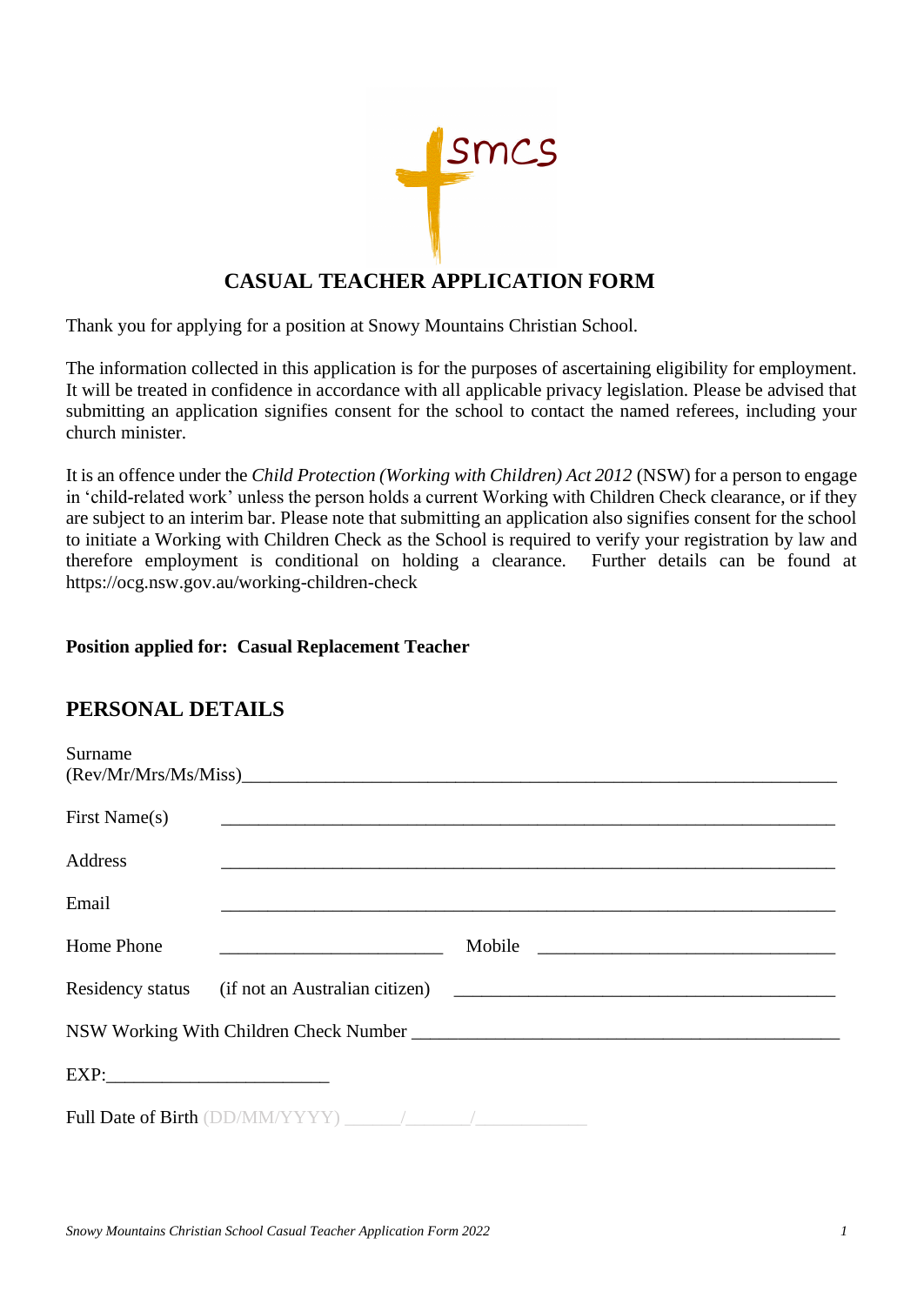## **REFERENCES**

List below people who can testify as to your character and teaching ability. You should include a Pastor and a Principal/Supervisor under whom you have taught recently.

### *These references are treated as confidential information*

|                      | <b>NAME</b> | <b>ADDRESS</b> | <b>PHONE</b> |
|----------------------|-------------|----------------|--------------|
| <b>Church Pastor</b> |             |                |              |
| Principal/Supervisor |             |                |              |
| Other referee(s)     |             |                |              |

\_\_\_\_\_\_\_\_\_\_\_\_\_\_\_\_\_\_\_\_\_\_\_\_\_\_\_\_\_\_\_\_\_\_\_\_\_\_\_\_\_\_\_\_\_\_\_\_\_\_\_\_\_\_\_\_\_\_\_\_\_\_\_\_\_\_\_\_\_\_\_\_\_\_\_\_\_\_\_\_\_\_\_\_\_

\_\_\_\_\_\_\_\_\_\_\_\_\_\_\_\_\_\_\_\_\_\_\_\_\_\_\_\_\_\_\_\_\_\_\_\_\_\_\_\_\_\_\_\_\_\_\_\_\_\_\_\_\_\_\_\_\_\_\_\_\_\_\_\_\_\_\_\_\_\_\_\_\_\_\_\_\_\_\_\_\_\_\_\_\_

\_\_\_\_\_\_\_\_\_\_\_\_\_\_\_\_\_\_\_\_\_\_\_\_\_\_\_\_\_\_\_\_\_\_\_\_\_\_\_\_\_\_\_\_\_\_\_\_\_\_\_\_\_\_\_\_\_\_\_\_\_\_\_\_\_\_\_\_\_\_\_\_\_\_\_\_\_\_\_\_\_\_\_\_\_

\_\_\_\_\_\_\_\_\_\_\_\_\_\_\_\_\_\_\_\_\_\_\_\_\_\_\_\_\_\_\_\_\_\_\_\_\_\_\_\_\_\_\_\_\_\_\_\_\_\_\_\_\_\_\_\_\_\_\_\_\_\_\_\_\_\_\_\_\_\_\_\_\_\_\_\_\_\_\_\_\_\_\_\_\_

\_\_\_\_\_\_\_\_\_\_\_\_\_\_\_\_\_\_\_\_\_\_\_\_\_\_\_\_\_\_\_\_\_\_\_\_\_\_\_\_\_\_\_\_\_\_\_\_\_\_\_\_\_\_\_\_\_\_\_\_\_\_\_\_\_\_\_\_\_\_\_\_\_\_\_\_\_\_\_\_\_\_\_\_\_

\_\_\_\_\_\_\_\_\_\_\_\_\_\_\_\_\_\_\_\_\_\_\_\_\_\_\_\_\_\_\_\_\_\_\_\_\_\_\_\_\_\_\_\_\_\_\_\_\_\_\_\_\_\_\_\_\_\_\_\_\_\_\_\_\_\_\_\_\_\_\_\_\_\_\_\_\_\_\_\_\_\_\_\_\_

\_\_\_\_\_\_\_\_\_\_\_\_\_\_\_\_\_\_\_\_\_\_\_\_\_\_\_\_\_\_\_\_\_\_\_\_\_\_\_\_\_\_\_\_\_\_\_\_\_\_\_\_\_\_\_\_\_\_\_\_\_\_\_\_\_\_\_\_\_\_\_\_\_\_\_\_\_\_\_\_\_\_\_\_\_

\_\_\_\_\_\_\_\_\_\_\_\_\_\_\_\_\_\_\_\_\_\_\_\_\_\_\_\_\_\_\_\_\_\_\_\_\_\_\_\_\_\_\_\_\_\_\_\_\_\_\_\_\_\_\_\_\_\_\_\_\_\_\_\_\_\_\_\_\_\_\_\_\_\_\_\_\_\_\_\_\_\_\_\_\_

\_\_\_\_\_\_\_\_\_\_\_\_\_\_\_\_\_\_\_\_\_\_\_\_\_\_\_\_\_\_\_\_\_\_\_\_\_\_\_\_\_\_\_\_\_\_\_\_\_\_\_\_\_\_\_\_\_\_\_\_\_\_\_\_\_\_\_\_\_\_\_\_\_\_\_\_\_\_\_\_\_\_\_\_\_

\_\_\_\_\_\_\_\_\_\_\_\_\_\_\_\_\_\_\_\_\_\_\_\_\_\_\_\_\_\_\_\_\_\_\_\_\_\_\_\_\_\_\_\_\_\_\_\_\_\_\_\_\_\_\_\_\_\_\_\_\_\_\_\_\_\_\_\_\_\_\_\_\_\_\_\_\_\_\_\_\_\_\_\_\_

# **CHRISTIAN EXPERIENCE AND BELIEFS**

1. Describe what you believe a Christian is.

2. Give a brief account of your Christian experience and journey.

3. Please read the SMCS Statement of Faith (over page).

(a) Are you in full agreement with the SMCS Statement of Faith? \_\_\_\_\_\_\_\_\_\_\_\_\_\_\_\_\_\_\_\_\_\_\_\_\_\_\_\_\_\_\_

(b) If not, please comment on any areas of concern/disagreement.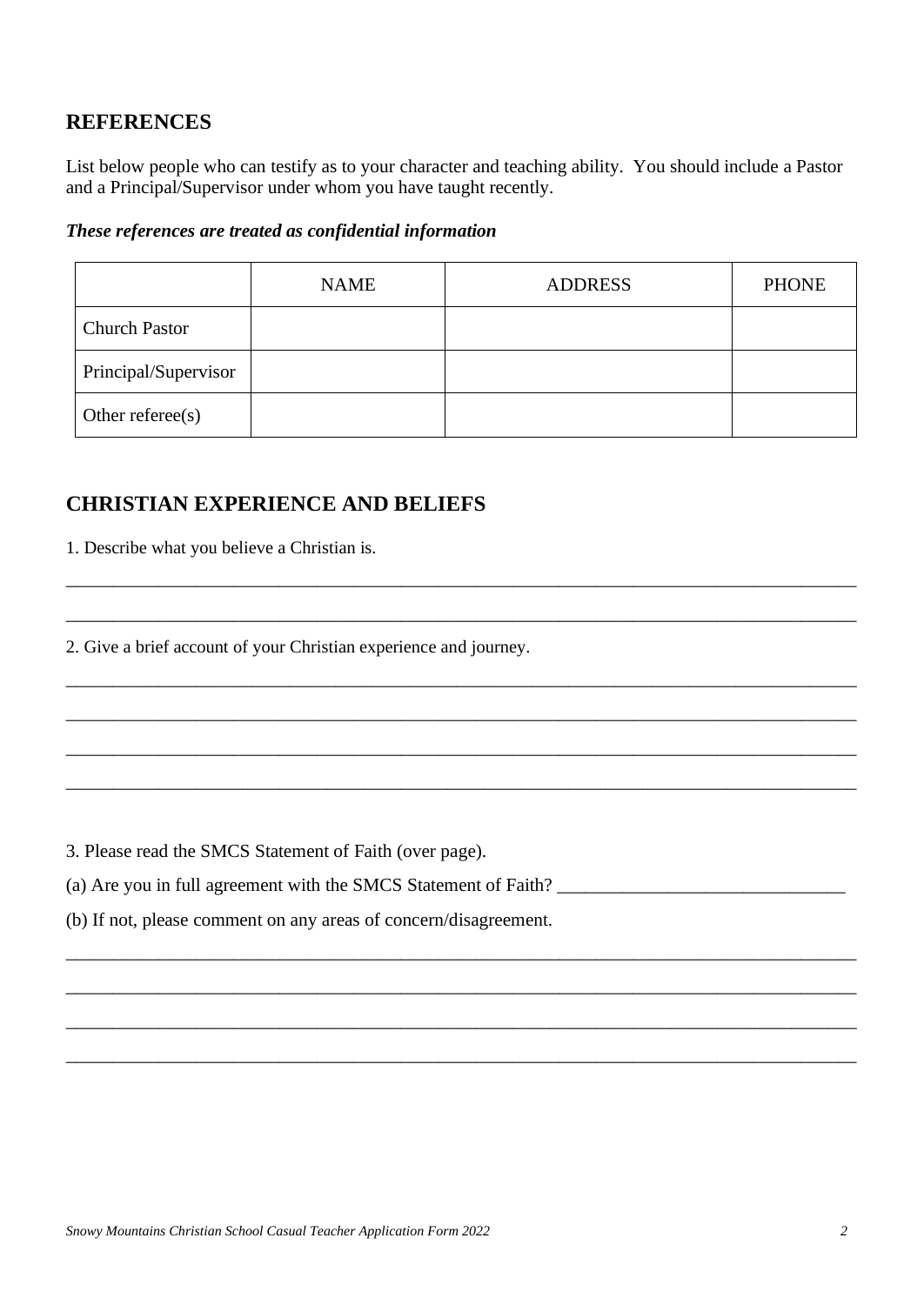## **STATEMENT OF FAITH**

#### **1. About God**

God is the Creator and Ruler of the universe. He has eternally existed in three personalities: the Father, Son, and the Holy Spirit. These three are co-equal and are one God. (Genesis 1:26-27, 3:22; Psalm 90:2; Matthew 28:19; 1 Peter 1:2; 2Corinthians 13:14).

#### **2. About Jesus Christ**

Jesus Christ is the Son of God. He is co-equal with the Father. Jesus lived a sinless human life and offered Himself as the perfect sacrifice for the sins of all people by dying on a cross. He arose from the dead after three days to demonstrate His power over sin and death. He ascended to Heaven's glory and will return again some day to earth to reign as King of Kings and Lord of Lords. (Matthew 1:22-23; Isaiah 9:6; John 1:1-5, 14:10-30; Hebrews 4:14- 15; 1 Corinthians 15:3-4; Romans 1:3-4; Acts 1:9-11; 1 Timothy 6:14-15; Titus 2:13).

#### **3. About the Holy Spirit**

The Holy Spirit is co-equal with the Father and the Son of God. He is present in the world to make men aware of their need for Jesus Christ. He also lives in every Christian from the moment of salvation. He provides the Christian with power for living, understanding of spiritual truth, and guidance in doing what is right. He gives every believer spiritual gifts when they are saved. As Christians we seek to live under His control daily. (2 Corinthians 3:17; John 16:7-13, 14:16-17; Acts 1:8; 1Corinthians 2:12, 3:16: Ephesians 1:13: Galatians 5:25; Ephesians 5:18).

#### **4. About the Bible**

The Bible is God's Word to us. It was written by human authors, under the supernatural guidance of the Holy Spirit. It is the supreme source of truth for Christian beliefs and living. Because it is inspired by God, it is the truth without any error. (2 Timothy 3:16; 2 Peter 1:20-21: 2 Timothy 1:13; Psalm 119:105, 160; 12:6; Proverbs 30:5).

#### **5. About Human Beings**

People are made in the spiritual image of God, to be like Him in character. People are the supreme object of God's creation. Although every person has tremendous potential for good, all of us are marred by an attitude of disobedience towards God called "sin". This attitude separates people from God and causes many problems in life. (Genesis 1:27; Psalm 8:3-6; Isaiah 53:6a; Romans 3:23; Isaiah 59:1-2).

#### **6. About Salvation**

Salvation is God's free gift to us but we must accept it. We can never make up for our sin by self-improvement or good works. Only by trusting in Jesus Christ as God's offer of forgiveness can anyone be saved from sin's penalty. When we turn away from our self-ruled life and turn to Jesus in faith we are saved. Eternal life begins the moment one receives Jesus Christ into their life by faith. (Romans 6:23; Ephesians 2:8-9; John 14:6, 1:12; Titus 3:5; Galatians 3:26; Romans 5:1).

#### **7. About Eternal Security**

Because God gives us eternal life through Jesus Christ, the true believer is secure in that salvation for eternity. Salvation is maintained by the grace and power of God, not by the self-effort of the Christian. It is the grace and keeping power of God that gives us this security. (John 10:29; 2 Timothy 1:12; Hebrews 7:25, 10:10,14; 1Peter 3:5).

#### **8. About Eternity**

People were created to exist forever. We will either exist eternally separated from God by sin, or eternally with God through forgiveness and salvation. To be eternally separated from God is Hell. To be eternally in unison with Him is eternal life. Heaven and Hell are real places of eternal existence. (John 3:16; 1 John 2:25, 5:11-13; Romans 6:23; Revelation 20:15; Matthew 18:8, 25:41,46).